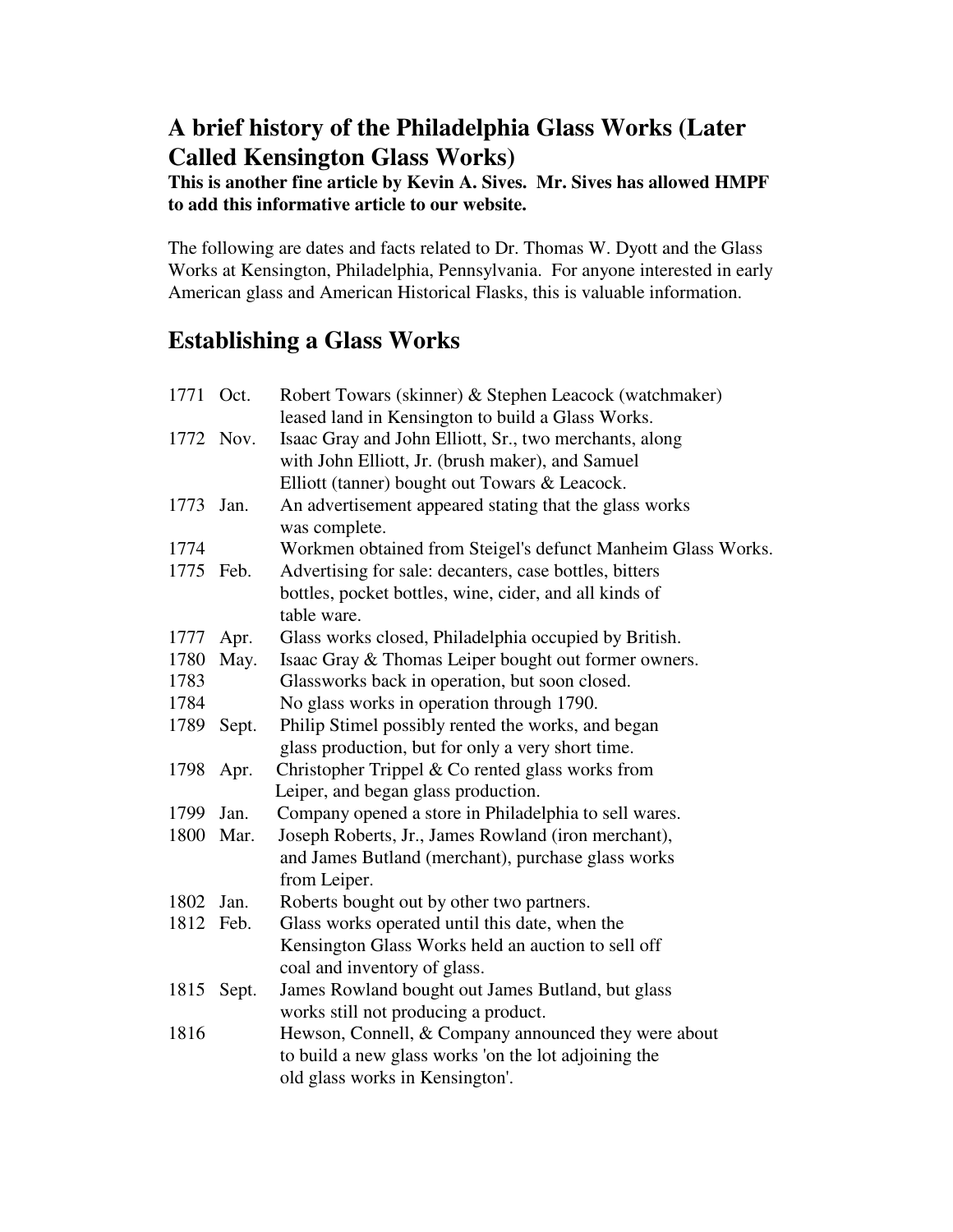| 1821      | In one of Dr. Dyott's advertisements, he referred to<br>the 'Kensington Glass Factories', which suggests that<br>the 'new' Kensington works had expanded to encompass |
|-----------|-----------------------------------------------------------------------------------------------------------------------------------------------------------------------|
|           | the location of the 'old' Kensington works.                                                                                                                           |
| 1832      | James Rowland died, and James Rowland, Jr. inherited<br>the glass works.                                                                                              |
| 1833 Jul. | Thomas W. Dyott purchased the Kensington works from<br>James Rowland, Jr. for \$12,000, and incorporated it<br>as Dyottville.                                         |

# **A Brief Chronology of Thomas Dyott**

- Born 1777 in Britain (or perhaps Scotland).
- Claimed to be the grandson of Dr. Robertson, of Edinburgh, although no data exists about Dr. Robertson.
- Coming from Britain about 1804, where he learned boot blacking, he set up a shop in Philadelphia. Presumably, he had some medicine formulas with him also.
- By 1805, he had set up a medical practice, and was selling some medicines as well as boot blacking.
- By late 1806, he had a Patent Medicine Warehouse operating in Philadelphia.
- By 1809, he had American made bottles blown in his mold, which was embossed, "Dr. Robertson's/Family Medicine/Prepared/only by/T.W. Dyott".
- Same year, moved to a new and larger facility at 116 North 2nd Street.
- Also in the same year, his expansion intensified, and he had in place 14 agents in 12 towns and cities in 7 states. This number continued to grow, with 41 agents in 36 towns in 12 states by 1810. By 1814, in New York state alone, he had agents in 14 towns.
- In 1810 or so, Dyott added the letters 'M.D.' after his name.
- On September 3, 1811, he moved to 137 2nd Street, and soon expanded to 139 as well. This address, known forever onward to Dyott collectors, as the North East Corner of 2nd and Race Streets.
- During this period, he continued to have a medical practice as well as selling his medicines (see newspaper).
- During and after the War of 1812, business boomed, and Dyott expanded southward. His brother, John, moved to Charleston, South Carolina, and opened another large warehouse there.
- During these war years, the 'old' Kensington Glass Works, operated by James Butland and James Rowland since about 1800, closed. Originally built about 1771 by Towars & Leacock. At this point, Dyott was without a supplier for his glass bottles.
- About this time, Dyott gained an interest in the Olive Glass Works in Glassboro, New Jersey.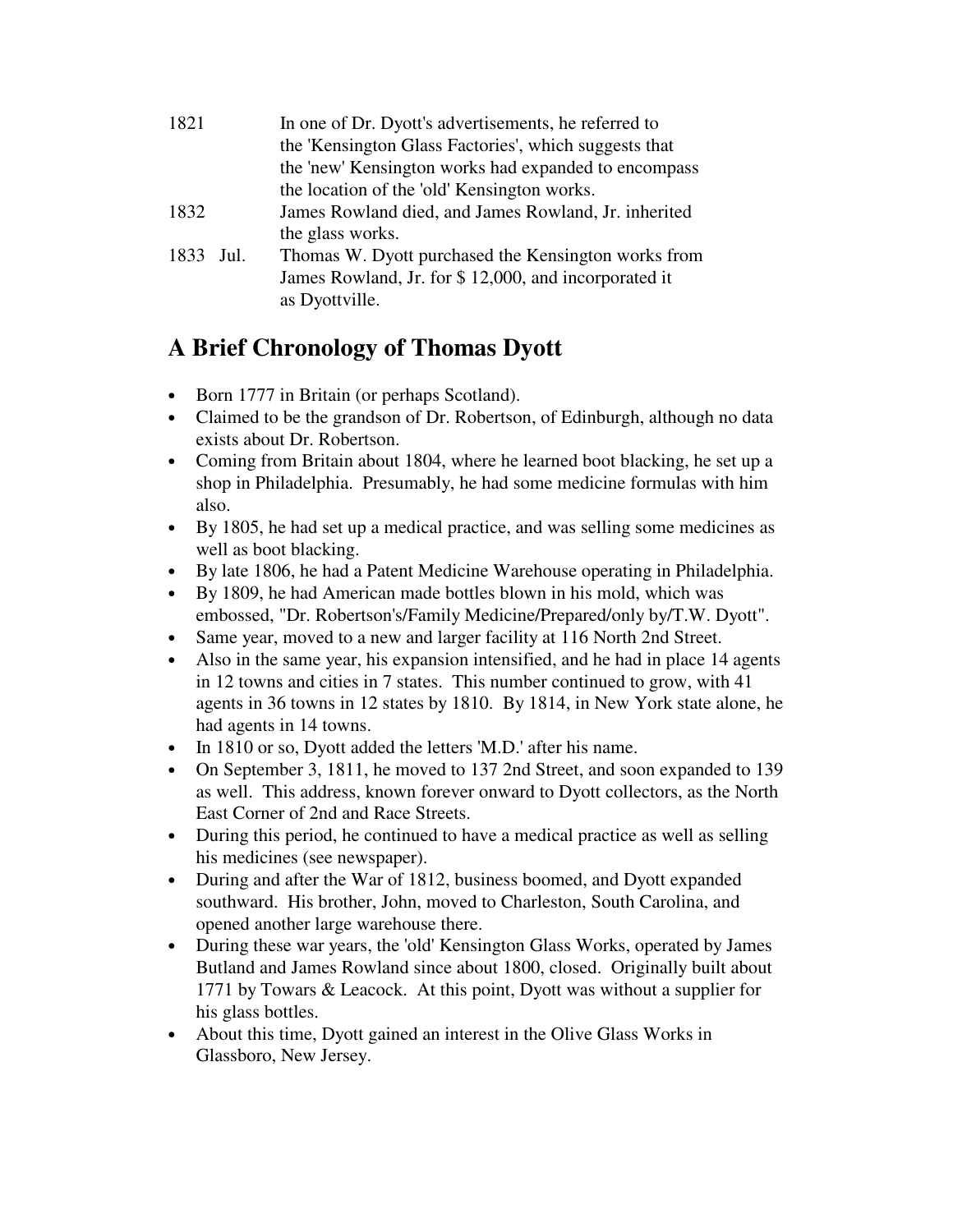- Not being a total business man, Dyott got married in 1815, and had a son named John, who was born in October, 1816.
- In 1816, Hewson, Connell, and Company opened a glass works near the site of the old Kensington Glass Works.
- In 1817, Dyott was still associated with Olive Glass Works, but he was also an agent for the Gloucester Glass Works in Clementon, New Jersey and the Union Works at Port Elizabeth, New Jersey.
- About 1821, Dyott became affiliated with the 'new' Kensington Glass Works, which he called 'Kensington Glass Factories'. This is the beginning of the period when the famous Kensington flasks were produced.
- By 1833, when Dyott purchased the Kensington Glass Works from James Rowland, Jr., it had 5 furnaces in operation, had about 400 employees, of which 130 were apprentices. At this point, Dyott called his works, Dyottville.
- Dyottville became a work commune, with everyone participating in morning prayers, calisthenics, and formal education. Also, a formal apprenticeship developed, with small children becoming indoctrinated in the glass production process.
- Dyott started his own bank, the Manual Labor Bank, and issued own script which was redeemable at the Dyottville store.
- With a general collapse in the economy, by November 1837, Dyott pleaded insolvency.
- Convicted of fraudulent banking practices, Dyott was sent to jail in 1839, and served 1 1/2 years before being pardoned by Governor Porter.
- From his release until his death at the age of 83 in January, 1861, Dyott worked in relatives drug stores.
- Dyottville did not die with Dyott's bankruptcy. After remaining idle from 1838 until about 1842, when the fires were re-lit.
- About 1848 or so, Dyottville went wild with flask production, with the many variation of the Washington/Taylor flask.
- Also a large part of their production during these years was soda or beer bottles, with an enormous quantity of 'squat' sodas being produced.
- From then until 1923, Dyottville continued to be operated as a glass house by various individuals and companies.

Dyott most famous contribution to bottle and flask collecting is the wonderful variety of flasks that were produced at Kensington under his close supervision. There are a total of five distinct subjects depicted on Kensington flasks. These five subjects are: George Washington, General LaFayette, Benjamin Franklin, the ship 'Franklin', and a picture of a cornucopia filled with fruit and vegetables.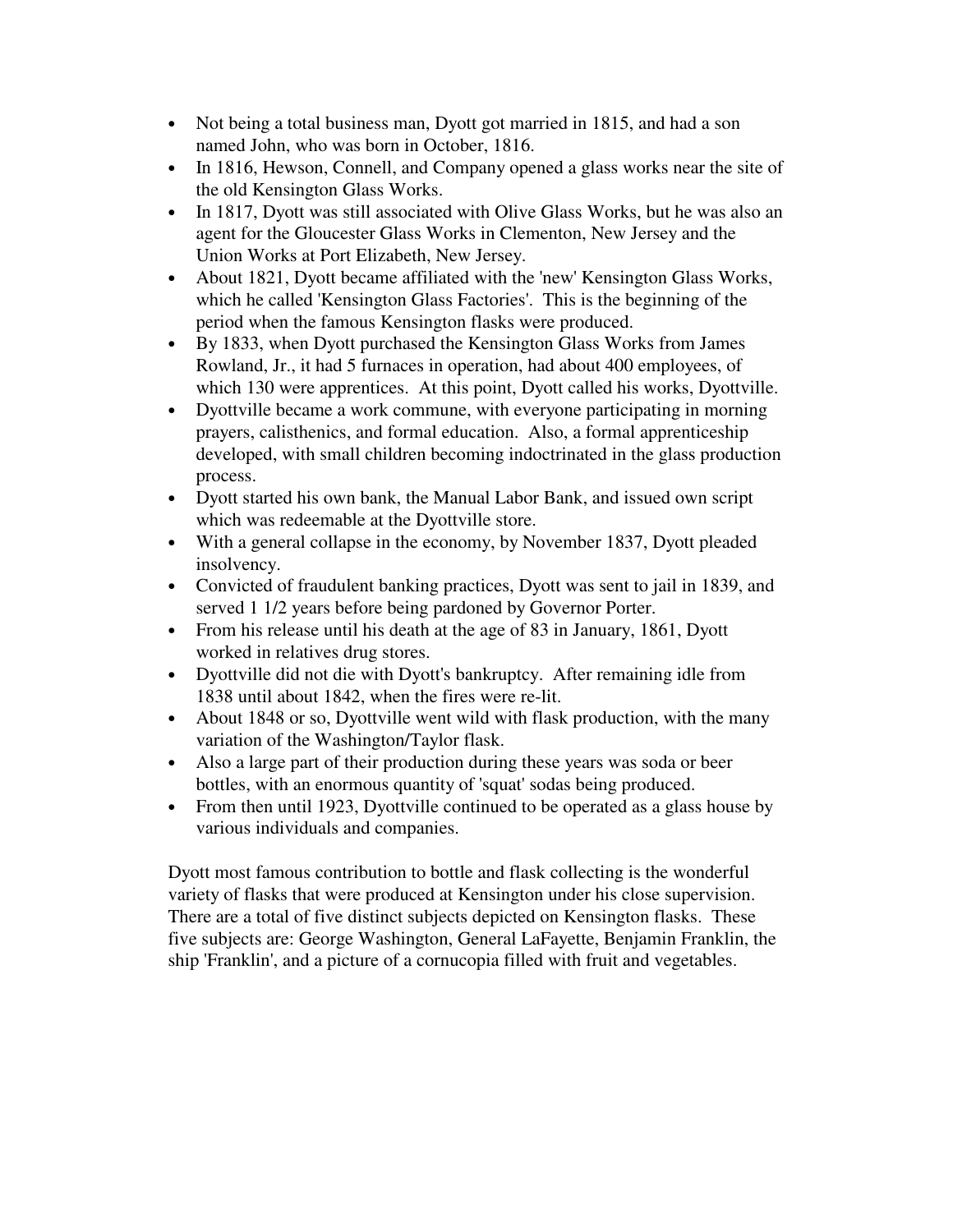#### **GEORGE WASHINGTON**

The first series of flasks depicted the picture of Washington on the front, and an Eagle on the reverse. There are four flasks in this series, all pints, and are numbered GI-14, GI-15, GI-16, and GI-16a.

GI-14 pictures Washington - Eagle (with the inscriptions "ADAMS AND JEFFERSON JULY 4 A.D. 1776" and "KENSINGTON GLASS WORKS PHILADELPHIA"). GI-15 Washington - Eagle (No inscription). GI-16 Washington - Eagle (No inscription, no E PLURIBUS UNUM). And GI-16a Washington - Eagle (same as 16, but no TWD - perhaps the mold was sold and used by another glass house). There is only one known example of GI-16a.

### **GENERAL LAFAYETTE**

The next series of flasks, of which there are two variations, are both pints. The picture General LaFayette on the obverse, and an Eagle on the reverse. The first flask, GI-90, carries the full inscriptions "E PLURIBUS UNUM", "REPUBLICAN GRATITUDE", and "KENSINGTON GLASS WORKS PHILADELPHIA".

GI-91 lacks the three inscriptions, but is identical otherwise.

### **BENJAMIN FRANKLIN**

This series of flasks, of which there are four, depict likenesses of Benjamin Franklin. GI-94 and GI-95 are pint sized, whereas GI-96 and GI-97 are quart sized. GI-94 and GI-95 both depict Franklin on the obverse and Dr. Dyott on the reverse. On the edge of GI-94 is the inscription "WHERE LIBERTY DWELLS THERE IS MY COUNTRY" and "KENSINGTON GLASS WORKS PHILADELPHIA". GI-95 is identical, with the omission of the inscriptions.

The two quart sized flasks, GI-96 and GI-97, differ considerably from each other. GI-96 depicts Franklin and Dyott, but has the inscription "ERIPUIT COELO FULMEN. SCEPTRUMQUE TYRANNIS" and "KENSINGTON GLASS WORKS PHILADELPHIA". Translation -- 'He snatches from the sky the thunderbolt, and the scepter from tyrants'. Of course, we don't know if this quote was meant for Franklin or Dyott.

GI-97, on the other hand, shows Franklin on both the obverse and reverse. In addition, there is no inscription.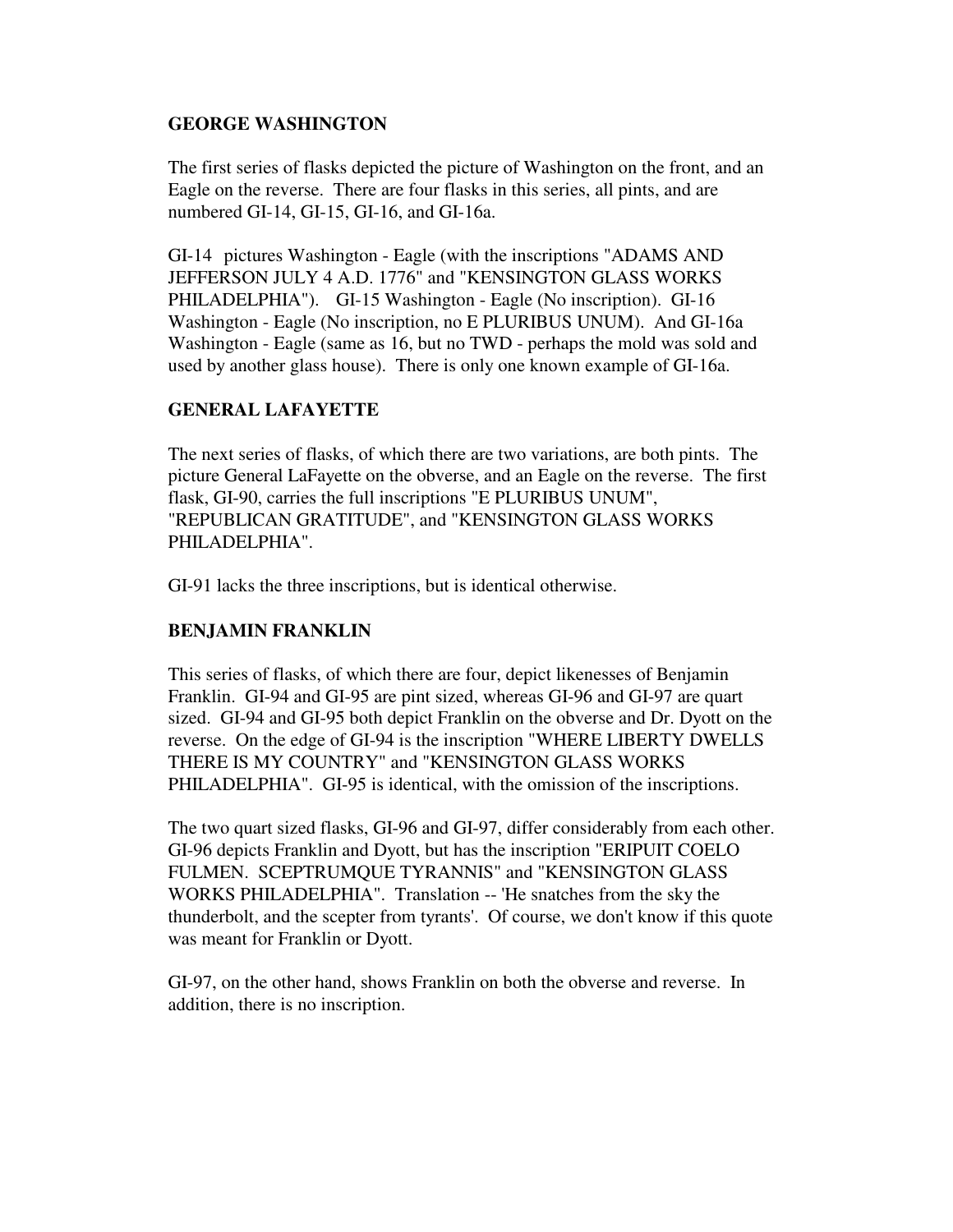#### **SHIP "FRANKLIN"**

The next grouping of flasks depict the ship Franklin. GII-42, a pint flasks, shows an Eagle on the obverse, and the ship 'Franklin' on the reverse. GIV-34 shows various implements of the Masonic order as well as some agricultural implement on the obverse, depicts the ship 'Franklin' on the reverse, and carries the inscriptions "FREE TRADE AND SAILORS RIGHTS" and "KENSINGTON GLASS WORKS PHILADELPHIA".

GIV-35 is identical to GIV-34, with the replacement of the inscriptions with vertical ribs. GIV-36 is also identical to GIV-34, lacks the inscriptions, but instead has horizontal ribs instead of vertical.

### **CORNUCOPIA**

Cornucopias are represented on three flasks made by Kensington, and all are half pint. GII-43 has an eagle on the obverse and an upward facing cornucopia on the reverse. This flask has the inscriptions "E PLURIBUS UNUM", "ONE OF MANY", and "KENSINGTON GLASS WORKS PHILADELPHIA".

GII-44 is similar to the above, but has vertical ribs instead of an inscription. GII-45 is very similar to GII-44, lacking the inscriptions, and lacking many of the other details as well (e.g. rays around the eagle, beads around the oval panel, etc.)

#### **MISCELLANEOUS**

The final three flasks are of Kensington manufacture, and represent variations on other flasks described above. GII-40, for example, is a pint sized flask with an eagle on both the obverse and reverse. GII-41, another pint flask, has the Eagle on the obverse, but has a large tree in foliage on the reverse.

The last flask, GIV-37, utilizes the agricultural and Masonic emblems seen on the ship Franklin flasks for the obverse, and the ever present Eagle on the reverse.

#### **SUMMARY**

When Dyott came to the United States, he came with only a few shillings in his pocket. Becoming an example of a true Horatio Alger character, Dyott rose to become a very wealthy man. Only to lose it all in bankruptcy.

Dyott made his fortune by first selling Dr. Robertson medicines. As business grew, and he had a warehouse, he added a full line of other products, such as wine, porters, and mineral waters. He then added an entire range of "Family" medicines.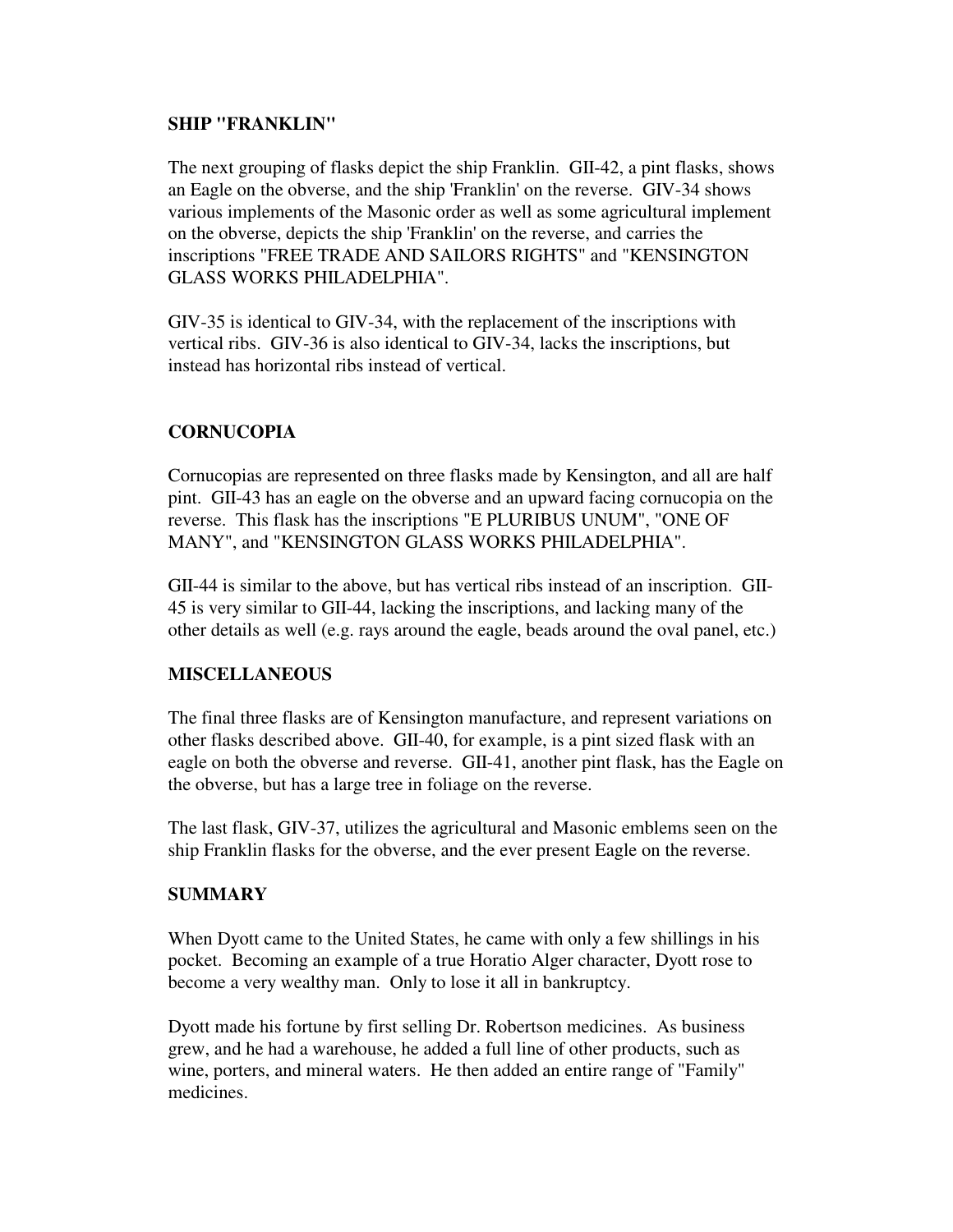The bottles for these products were first produced by the 'old' Kensington glass works, and then later Olive and Union glass works. Soon, however, Dyott began using so many bottles and flasks, he decided to get a glass house of his own. He became heavily involved with the 'new' Kensington Glass Works, and began having designed flasks of his own creation.

On a number of levels, Thomas Dyott and his Kensington Glass Works are very interesting. His story is wonderful to illustrate how someone could rise from poverty to becoming a world famous millionaire. Continuing the story, it can illustrate how a doctor and glass house manager can quickly become bankrupt by getting involved in financial matters for which he was not equipped.

Dyott was, at the beginning anyway, a quack and a huckster. He created and sold cures for cancer, rheumatism, and gout. And this made him become very rich.

He was ahead of his time in creating a work commune concept. If he were doing it today, we'd probably say he was mimicking the Japanese style of manufacturing.

But no matter what your opinion of Dyott and his glass works, he left us newspaper advertisements and glass house script to collect. He left us squat soda and porter bottles with dozens of embossings. And finally he left us historical and pictorial flasks in colors from aquamarine to cobalt blue to emerald green.

#### **Unembossed bottles of the type produced by and for Dyott:**

- olives •capers •mustard •nursing •demijohns •carboys •wine
- cordials •porters •mineral •black glass •cologne

#### **Other manufacturer's products sold by Dyott:**

- Turlington's Balsam of Life •Dalby's Carminativ •Bears Oil
- True Daffys Elixir

#### **Bottles made for Dyott (but probably not at Kensington)**:

• Aquamarine, blown, 5 oz., embossed "DR. ROBERTSON'S" on the left end, "FAMILY/MEDICINES" on one side, "PREPARED" on other end, and "ONLY BY/T.W.DYOTT" on the other end.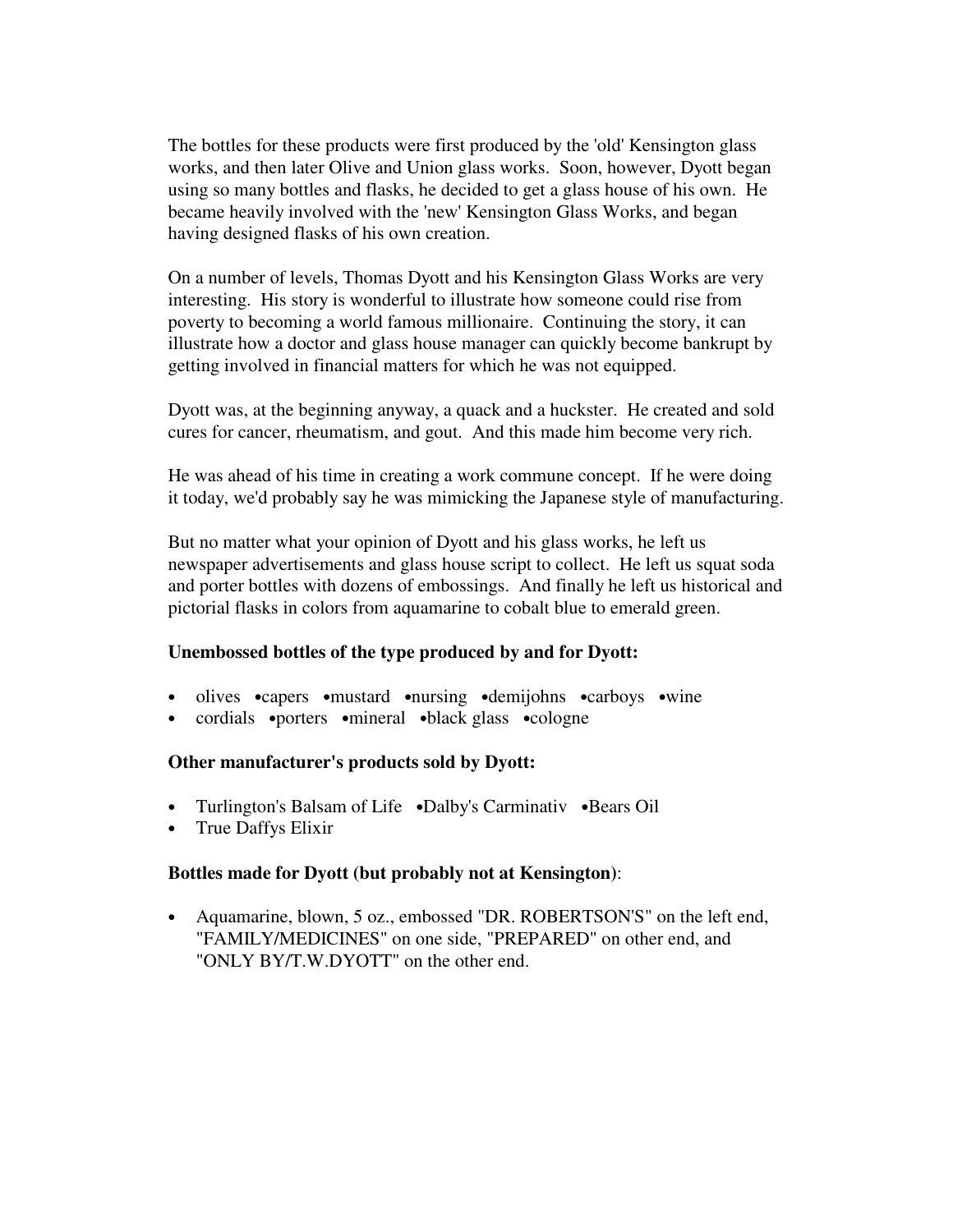#### **Flasks made for Dyott at Kensington**:

- GI-14 Washington Eagle  $(c. 1826)$
- GI-15 Washington Eagle
- GI-16 Washington Eagle (c. 1824)
- GI-16a Washington Eagle (c. 1831)
- GI-90 LaFayette Eagle (c. 1826)
- GI-91 LaFayette Eagle (c. 1824)
- GI-94 Franklin Dyott  $(c. 1826)$
- GI-95 Franklin Dyott (c. 1824)
- GI-96 Franklin Dyott (c.  $1826 1828$ )
- GI-97 Franklin Franklin (c. 1824 1825)
- GII-40 Eagle Eagle
- GII-41 Eagle Tree (c. 1822 1824)
- GII-42 Eagle ship 'Franklin' (c. 1822)
- GII-43 Eagle Cornucopia (c. 1826 1828)
- GII-44 Eagle Cornucopia (c. 1824)
- GII-45 Eagle Cornucopia (c. 1824 1825)
- GIV-34 Agricultural & Masonic ship 'Franklin' (c. 1826 1828)
- GIV-35 Agricultural & Masonic ship 'Franklin' (c. 1826)
- GIV-36 Agricultural & Masonic ship 'Franklin' (c. 1825)
- GIV-37 Agricultural & Masonic Eagle (c. 1822)

#### **Flasks attributed to Dyottville (after Dyott's 'retirement')**:

- GI-37 Washington Taylor
- GI-38 Washington Taylor
- GI-39 Washington Taylor
- GI-39a Washington Taylor
- GI-40 Washington Taylor
- GI-40a Washington Taylor
- GI-40b Washington Taylor
- GI-40c Washington Taylor
- GI-41 Washington Taylor
- GI-42 Washington Taylor
- GI-43 Washington Taylor
- GI-44 Washington Taylor
- GI-45 Washington Taylor
- GI-46 Washington Taylor
- GI-47 Washington Taylor
- GI-48 Washington Taylor
- GI-49 Washington Taylor
- GI-50 Washington Taylor
- GI-51 Washington Taylor
- GI-52 Washington Taylor